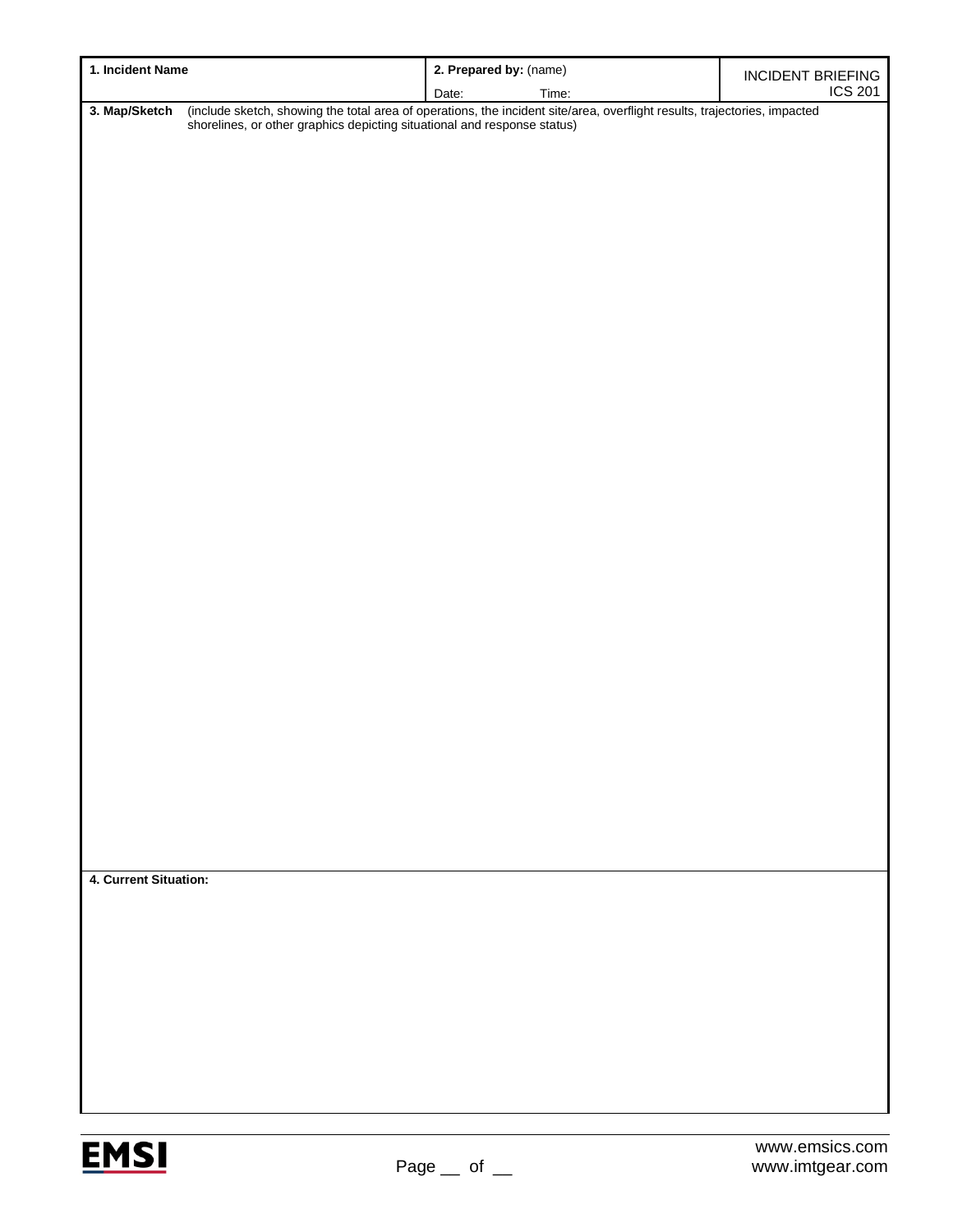| 1. Incident Name                                                                                                          |                   | 2. Prepared by: (name) |                        | INCIDENT BRIEFING |  |  |  |
|---------------------------------------------------------------------------------------------------------------------------|-------------------|------------------------|------------------------|-------------------|--|--|--|
|                                                                                                                           |                   | Date:                  | Time:                  | <b>ICS 201</b>    |  |  |  |
| 5. Initial Response Priorities, Objectives, Current Actions, Planned Actions, and Incident Potential<br><b>Priorities</b> |                   |                        |                        |                   |  |  |  |
|                                                                                                                           | <b>Objectives</b> |                        |                        |                   |  |  |  |
|                                                                                                                           |                   |                        |                        |                   |  |  |  |
|                                                                                                                           |                   |                        |                        |                   |  |  |  |
|                                                                                                                           |                   |                        |                        |                   |  |  |  |
|                                                                                                                           |                   |                        |                        |                   |  |  |  |
|                                                                                                                           |                   |                        |                        |                   |  |  |  |
|                                                                                                                           |                   |                        |                        |                   |  |  |  |
|                                                                                                                           |                   |                        |                        |                   |  |  |  |
|                                                                                                                           |                   |                        |                        |                   |  |  |  |
|                                                                                                                           |                   |                        |                        |                   |  |  |  |
|                                                                                                                           |                   |                        |                        |                   |  |  |  |
|                                                                                                                           |                   |                        |                        |                   |  |  |  |
| <b>Current Actions</b>                                                                                                    |                   |                        | <b>Planned Actions</b> |                   |  |  |  |
|                                                                                                                           |                   |                        |                        |                   |  |  |  |
|                                                                                                                           |                   |                        |                        |                   |  |  |  |
|                                                                                                                           |                   |                        |                        |                   |  |  |  |
|                                                                                                                           |                   |                        |                        |                   |  |  |  |
|                                                                                                                           |                   |                        |                        |                   |  |  |  |
|                                                                                                                           |                   |                        |                        |                   |  |  |  |
|                                                                                                                           |                   |                        |                        |                   |  |  |  |
|                                                                                                                           |                   |                        |                        |                   |  |  |  |
|                                                                                                                           |                   |                        |                        |                   |  |  |  |
|                                                                                                                           |                   |                        |                        |                   |  |  |  |
|                                                                                                                           |                   |                        |                        |                   |  |  |  |
|                                                                                                                           |                   |                        |                        |                   |  |  |  |
|                                                                                                                           |                   |                        |                        |                   |  |  |  |
|                                                                                                                           |                   |                        |                        |                   |  |  |  |
| <b>Incident Potential</b>                                                                                                 |                   |                        |                        |                   |  |  |  |
|                                                                                                                           |                   |                        |                        |                   |  |  |  |
|                                                                                                                           |                   |                        |                        |                   |  |  |  |
|                                                                                                                           |                   |                        |                        |                   |  |  |  |
|                                                                                                                           |                   |                        |                        |                   |  |  |  |
|                                                                                                                           |                   |                        |                        |                   |  |  |  |
|                                                                                                                           |                   |                        |                        |                   |  |  |  |
|                                                                                                                           |                   |                        |                        |                   |  |  |  |
|                                                                                                                           |                   |                        |                        |                   |  |  |  |
|                                                                                                                           |                   |                        |                        |                   |  |  |  |
|                                                                                                                           |                   |                        |                        |                   |  |  |  |

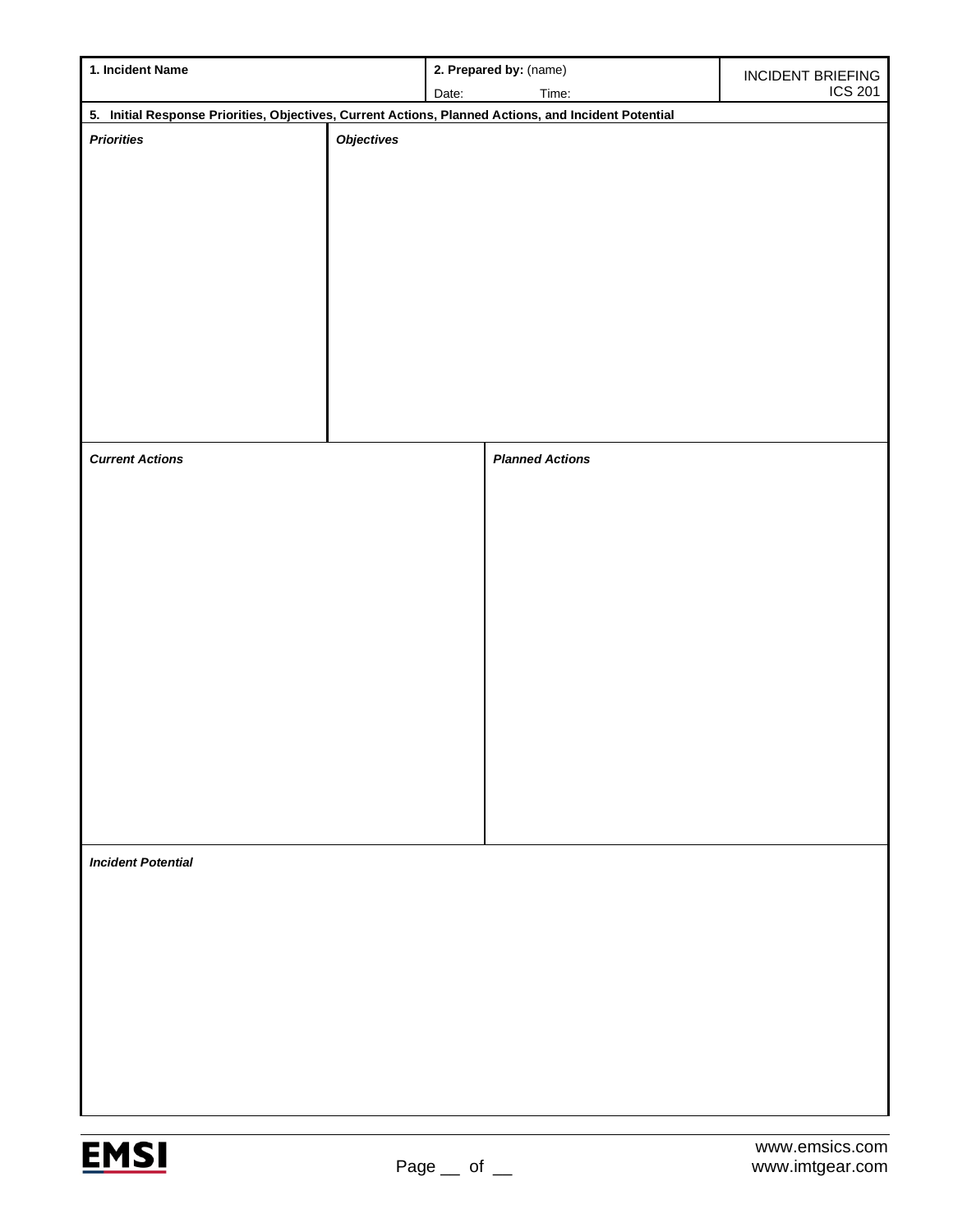| 1. Incident Name                                                                                                                                                                 | 2. Prepared by: (name)   | <b>INCIDENT BRIEFING</b>                 |
|----------------------------------------------------------------------------------------------------------------------------------------------------------------------------------|--------------------------|------------------------------------------|
|                                                                                                                                                                                  | Date:<br>Time:           |                                          |
|                                                                                                                                                                                  |                          |                                          |
| 6. Current Organization (fill in additional appropriate organization)<br>Safety Officer<br>Liaison Officer<br><b>Planning Section</b><br><b>Operations Section</b><br>Deputy OSC | <b>Logistics Section</b> | <b>ICS 201</b><br><b>Finance Section</b> |
|                                                                                                                                                                                  |                          |                                          |
|                                                                                                                                                                                  |                          |                                          |
|                                                                                                                                                                                  |                          |                                          |
|                                                                                                                                                                                  |                          |                                          |
|                                                                                                                                                                                  |                          |                                          |

**EMSI**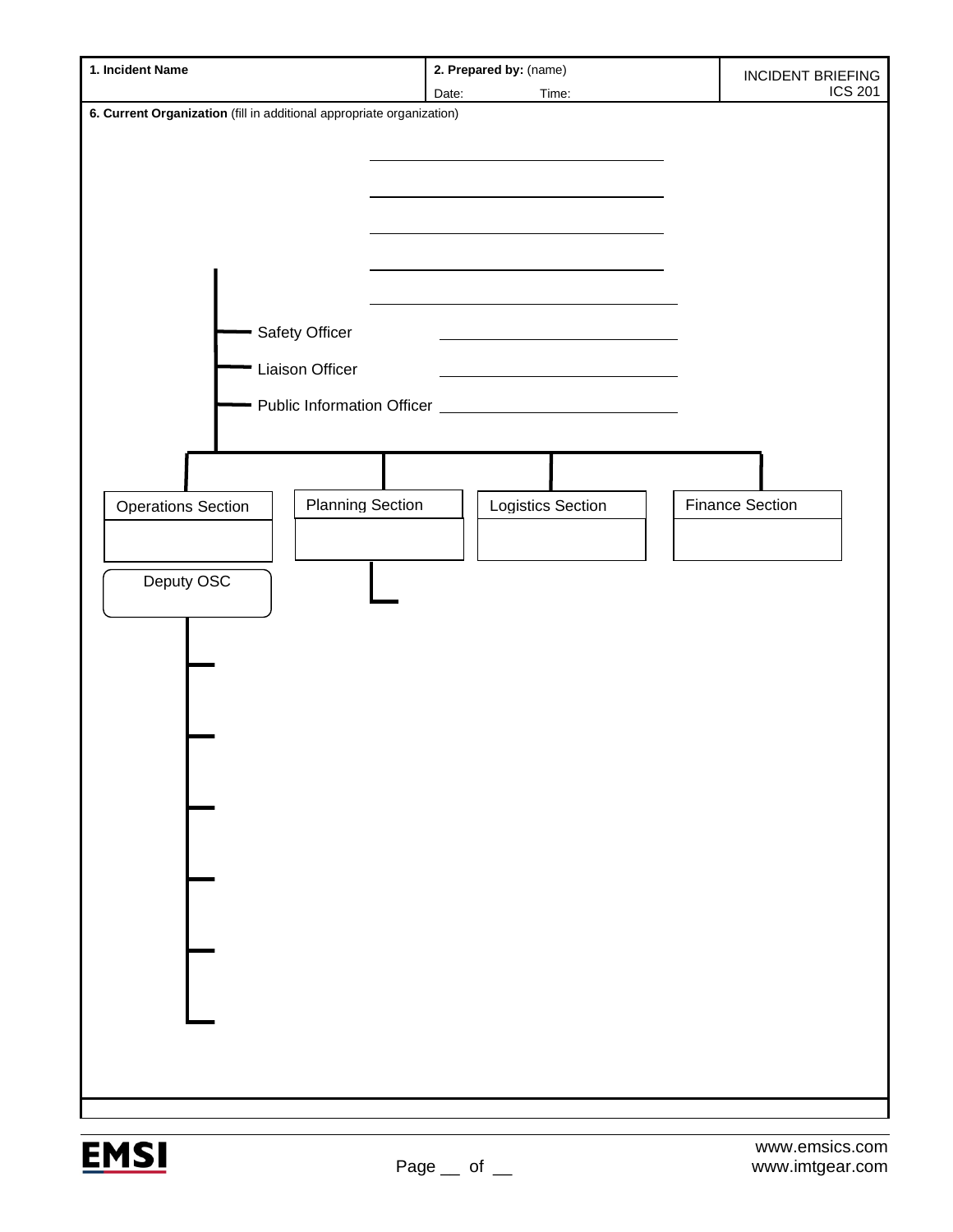| 1. Incident Name     |            | 2. Prepared by: (name) |            |              | INCIDENT BRIEFING |                                     |
|----------------------|------------|------------------------|------------|--------------|-------------------|-------------------------------------|
|                      |            | Date:                  | Time:      |              |                   | <b>ICS 201</b>                      |
| 7. Resources Summary |            | Date                   |            |              |                   |                                     |
| Resource             | Resource   | Time                   |            | On-<br>Scene |                   |                                     |
|                      | Identifier | Ordered                | <b>ETA</b> | (X)          |                   | NOTES: (Location/Assignment/Status) |
|                      |            |                        |            |              |                   |                                     |
|                      |            |                        |            |              |                   |                                     |
|                      |            |                        |            |              |                   |                                     |
|                      |            |                        |            |              |                   |                                     |
|                      |            |                        |            |              |                   |                                     |
|                      |            |                        |            |              |                   |                                     |
|                      |            |                        |            |              |                   |                                     |
|                      |            |                        |            |              |                   |                                     |
|                      |            |                        |            |              |                   |                                     |
|                      |            |                        |            |              |                   |                                     |
|                      |            |                        |            |              |                   |                                     |
|                      |            |                        |            |              |                   |                                     |
|                      |            |                        |            |              |                   |                                     |
|                      |            |                        |            |              |                   |                                     |
|                      |            |                        |            |              |                   |                                     |
|                      |            |                        |            |              |                   |                                     |
|                      |            |                        |            |              |                   |                                     |
|                      |            |                        |            |              |                   |                                     |
|                      |            |                        |            |              |                   |                                     |
|                      |            |                        |            |              |                   |                                     |
|                      |            |                        |            |              |                   |                                     |
|                      |            |                        |            |              |                   |                                     |
|                      |            |                        |            |              |                   |                                     |
|                      |            |                        |            |              |                   |                                     |
|                      |            |                        |            |              |                   |                                     |
|                      |            |                        |            |              |                   |                                     |
|                      |            |                        |            |              |                   |                                     |
|                      |            |                        |            |              |                   |                                     |
|                      |            |                        |            |              |                   |                                     |
|                      |            |                        |            |              |                   |                                     |
|                      |            |                        |            |              |                   |                                     |
|                      |            |                        |            |              |                   |                                     |
|                      |            |                        |            |              |                   |                                     |
|                      |            |                        |            |              |                   |                                     |
|                      |            |                        |            |              |                   |                                     |
|                      |            |                        |            |              |                   |                                     |
|                      |            |                        |            |              |                   |                                     |